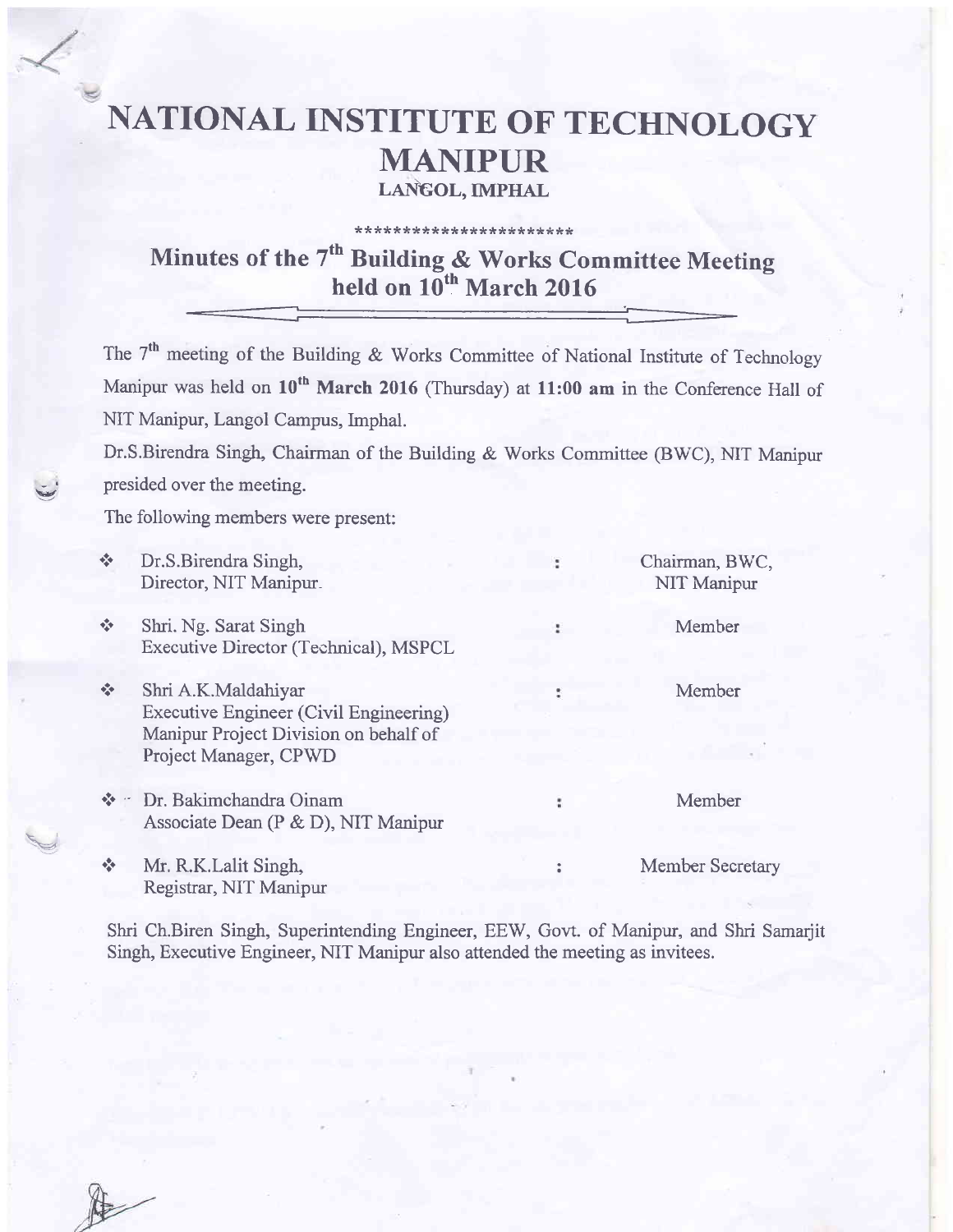decisions were described below: The chairman welcomed all the members and then requested the Registrar to initiate discussions on agenda items. The following agenda items were discussed and item-wise<br>decisions were described below:

tt

 $\n *W*$ 

**ITEM NO. 7.1:** held on 6<sup>th</sup> May 2015 of the  $6^{\rm th}$  Building and Works Committee

The minutes of the  $6<sup>th</sup>$  Building and Works Committee held on  $6<sup>th</sup>$  May 2015 at the Conference Hall of NIT Manipur was circulated to all the members on 06/05/2015 and no comments were received. As no comment from any member has been received, the minutes

## have been confirmed.<br>ITEM NO. 7.2: Action taken on the decisions of the Sixth meeting of the Building and<br> $\frac{f_{\text{th}}}{f_{\text{max}}}$  and  $\frac{f_{\text{th}}}{f_{\text{max}}}$  and  $\frac{f_{\text{th}}}{f_{\text{max}}}$  and  $\frac{f_{\text{th}}}{f_{\text{max}}}$  and  $\frac{f_{\text{th}}}{f_{\text$ Works Committee held on 6<sup>th</sup> May 2015 in the Conference Hall of NIT Manipur

The actions taken on the resolutions of 6th Meeting of the Bu'ding and works committee of National Institute of Technology Manipur held on 6th May 2015 have been discussed and deliberated in general with the observations deliberated on the following items:

Item No. 6.2: Admin Block was inaugurated and occupied. MOU signed between NIT Manipur and MOBEDS, work agency for OBC hostels construction. Piling and Land development cost will be borne by NIT Manipur and earmarking of sites of Boys and Girls hostel are to be finalised soon. Installation of 33/11 KVA sub-station at NIT Manipur has been approved by the Government of Manipur and therefore earmarking of its site near shija hospital, encompassing separate boundary wall and its entrance gate is to be finalised along with MSPDCL.

Item No. 6.4: Reviewed the work status and ATR compliance by EEW has been taken up.

Item No. 65: For construction of Multipurpose Building and Hostels taken up by CPWD piling started, 2418 piles 830 piles were casted so far. The target date of completion is  $30.09.2017$ . The physical progress at present is  $14\%$ .

Item No. 6.6: The Master Plan for NIT Manipur pennanent campus was approved by 6th BOG meeting.

Item No. 6.7: Integrated data centre rack at permanent campus completed.

Item No. 6.8: CPWD has started execution of all the six projects for which A/A & E/S has been accorded.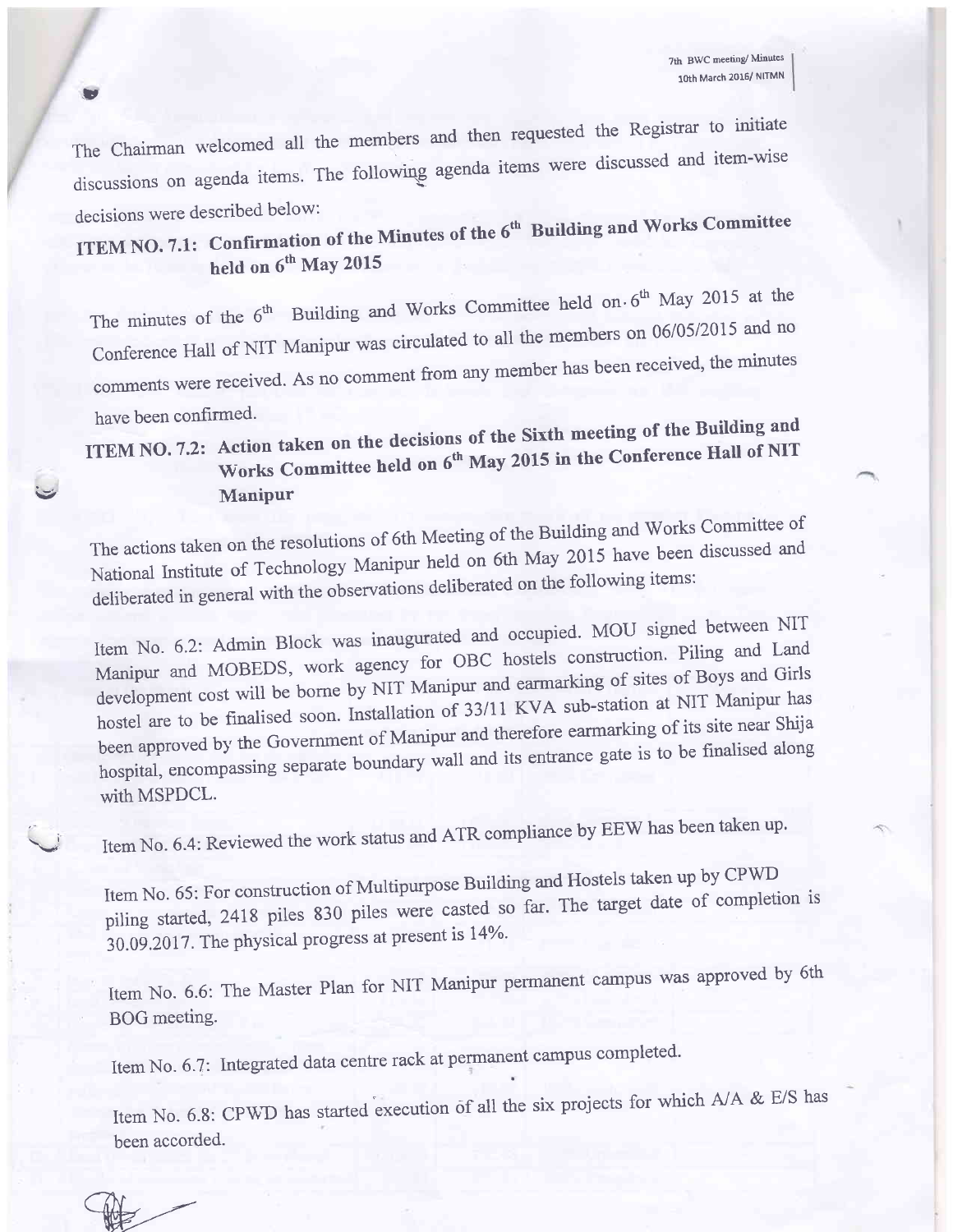v ltem No. 6.9: Administrative approval and expenditure sanction has been accorded for various infrastructure development works after the estimates have been vetted by CPWD, the works are under execution by EEW.

Item No. 6.10: As conveyed, MHRD has not approved the DPR prepared by EdCil and instructed for preparation of DPR by the respective NITs. Therefore, need for engaging experts in the field/ calling Expression of Interest for preparation of DPR is recommended.

Item No. 6.11: Various infrastructure development work at permanent campus executed by Maintenance Section of NIT Manipur for Rs.41 lakhs has been completed / highlighted.

### ITEM NO. 7.3: Latest position of unspent balance and progress on the ongoing projects as on 1<sup>st</sup> March 2016

Noted.

 $\mathcal{O}^+$ 

v ITEM NO. 7.4: To review the progress of Construction work at permanent Campus executed by EEW

The various construction works executed by Education Engineering Wing (EEW) were deliberated and a status report was presented by the Superintending Engineer of EEW. The status of the various works given below was noted by the committee.

| SI.<br>No.     | Name of the Work                                                                                                                                                                | <b>DPR</b><br>Amount<br>(in Lacs) | <b>Fund</b><br><b>Released</b><br>(in Lacs) | <b>Physical Progress</b> | <b>Remarks</b>           |
|----------------|---------------------------------------------------------------------------------------------------------------------------------------------------------------------------------|-----------------------------------|---------------------------------------------|--------------------------|--------------------------|
|                | Constr. of Compound fencing on western<br>side 804m and North Eastern side 372m<br>of Shija Hospital                                                                            | 416.00                            | 416.00                                      | 100% Completed           |                          |
| $\mathbb{R}$   | <b>Constr. of Institute Block</b>                                                                                                                                               | 1750.77                           | 1490.00                                     | 99% Completed            |                          |
| $3 - 1$        | Constr. of Boys Hostel                                                                                                                                                          | 1151.56                           | 1140.00                                     | 99% Completed            | $\overline{\phantom{a}}$ |
| $\overline{4}$ | Constr. of Workshop                                                                                                                                                             |                                   |                                             |                          | $\overline{\phantom{a}}$ |
| 5              | Constr. of Chowkidar quarter                                                                                                                                                    | 14.72                             | $\overline{\phantom{a}}$                    |                          | $\overline{\phantom{a}}$ |
| 6              | Constr. of surface water reservoir                                                                                                                                              | 30.89                             | 30.89                                       | 100% Completed           |                          |
| $\overline{7}$ | Wall fencing near administrative<br>building                                                                                                                                    | 51.32                             | 51.32                                       | 100% Completed           |                          |
| 8              | Internal road N.I.T                                                                                                                                                             | 102.98                            | 90.00                                       | 90% Completed            | $\overline{\phantom{a}}$ |
| $\overline{9}$ | <b>Land Development</b>                                                                                                                                                         | 416.26                            | 500.00                                      | 100% Completed           | $\bar{a}$                |
| 10             | Constr. of warden quarter 2 nos.                                                                                                                                                | 125.32                            | 125.32                                      | 100% Completed           | ш                        |
| 11             | Constr. of water reservoir 90,000 litres<br>(Surface Sintex reservoir) (Underground<br>permanent reservoir of 30,000 litters<br>capacity for 30 bedded security is<br>proposed) | 30.89                             | 10.00                                       | 100% Completed           |                          |
| 12             | Land Development for 2 <sup>nd</sup> Boys Hostel                                                                                                                                | 165.48                            | 165.48                                      | 100% Completed           |                          |
| 13             | Constr. of compound fencing on western                                                                                                                                          | 377.85                            | 377.83                                      | 100% Completed           |                          |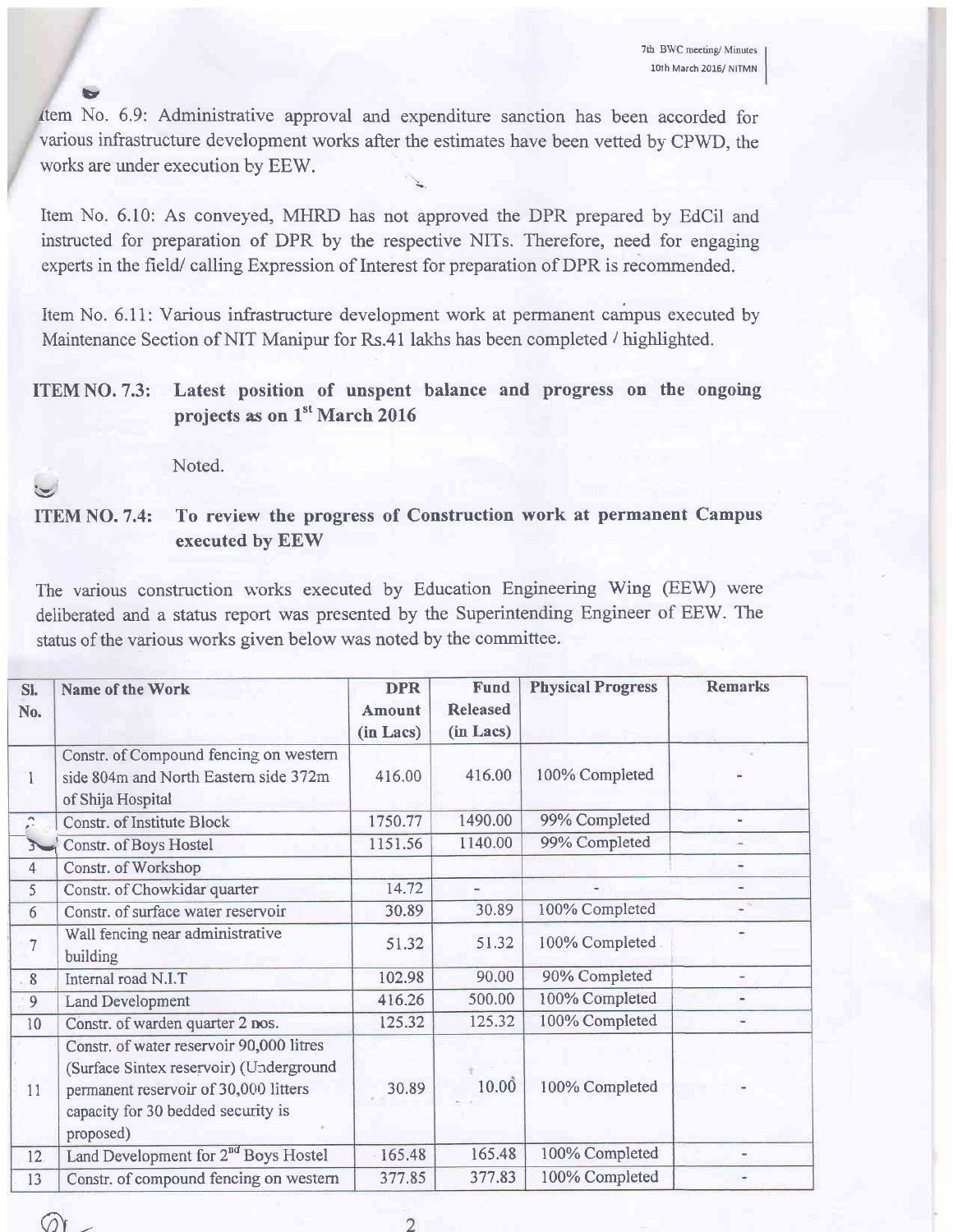| side 804m and North Eastern                  |                                                                                                                                                                                                                                                                                                                                                                                                                                                                                                                                                                                                                                                      |                                            |                                            |                                                                                                                                                                                            |
|----------------------------------------------|------------------------------------------------------------------------------------------------------------------------------------------------------------------------------------------------------------------------------------------------------------------------------------------------------------------------------------------------------------------------------------------------------------------------------------------------------------------------------------------------------------------------------------------------------------------------------------------------------------------------------------------------------|--------------------------------------------|--------------------------------------------|--------------------------------------------------------------------------------------------------------------------------------------------------------------------------------------------|
| side(Tarung Village) for the portion 0 to    |                                                                                                                                                                                                                                                                                                                                                                                                                                                                                                                                                                                                                                                      |                                            |                                            |                                                                                                                                                                                            |
|                                              |                                                                                                                                                                                                                                                                                                                                                                                                                                                                                                                                                                                                                                                      |                                            |                                            |                                                                                                                                                                                            |
|                                              | 97.83                                                                                                                                                                                                                                                                                                                                                                                                                                                                                                                                                                                                                                                | 40.00                                      |                                            |                                                                                                                                                                                            |
|                                              | 98.85                                                                                                                                                                                                                                                                                                                                                                                                                                                                                                                                                                                                                                                |                                            |                                            |                                                                                                                                                                                            |
|                                              |                                                                                                                                                                                                                                                                                                                                                                                                                                                                                                                                                                                                                                                      |                                            |                                            |                                                                                                                                                                                            |
| supervisor/Barrack)                          |                                                                                                                                                                                                                                                                                                                                                                                                                                                                                                                                                                                                                                                      |                                            |                                            |                                                                                                                                                                                            |
| front of quarter                             | 8.17                                                                                                                                                                                                                                                                                                                                                                                                                                                                                                                                                                                                                                                 | 7.00                                       | 50% Completed                              |                                                                                                                                                                                            |
|                                              | 84.19                                                                                                                                                                                                                                                                                                                                                                                                                                                                                                                                                                                                                                                | 84.00                                      |                                            |                                                                                                                                                                                            |
| <b>XFGH</b>                                  | 16.19                                                                                                                                                                                                                                                                                                                                                                                                                                                                                                                                                                                                                                                | 15.01                                      | 100% Completed                             |                                                                                                                                                                                            |
| Compound Fencing Phase - III                 | 59.55                                                                                                                                                                                                                                                                                                                                                                                                                                                                                                                                                                                                                                                | 59.55                                      | 100% Completed                             |                                                                                                                                                                                            |
| Constr. of Playground 90 x 130               | 195.42                                                                                                                                                                                                                                                                                                                                                                                                                                                                                                                                                                                                                                               | 159.42                                     | 100% Completed                             |                                                                                                                                                                                            |
| Constr. of 30 bedded Barrack type            | 179.56                                                                                                                                                                                                                                                                                                                                                                                                                                                                                                                                                                                                                                               | 131.00                                     | 95% Completed                              |                                                                                                                                                                                            |
| Constr. of 6 nos. of elevated water tank     | 20.31                                                                                                                                                                                                                                                                                                                                                                                                                                                                                                                                                                                                                                                | 20.31                                      |                                            | ÷.                                                                                                                                                                                         |
|                                              |                                                                                                                                                                                                                                                                                                                                                                                                                                                                                                                                                                                                                                                      |                                            |                                            |                                                                                                                                                                                            |
| quarters (SH: Land development around        | 16.37                                                                                                                                                                                                                                                                                                                                                                                                                                                                                                                                                                                                                                                | 10.00                                      | 75% Completed                              |                                                                                                                                                                                            |
|                                              |                                                                                                                                                                                                                                                                                                                                                                                                                                                                                                                                                                                                                                                      |                                            |                                            |                                                                                                                                                                                            |
| Land development for second group            |                                                                                                                                                                                                                                                                                                                                                                                                                                                                                                                                                                                                                                                      |                                            |                                            |                                                                                                                                                                                            |
| warden quarter 1 no. Barrack and             | 48.28                                                                                                                                                                                                                                                                                                                                                                                                                                                                                                                                                                                                                                                | 48.28                                      | 100% Completed                             |                                                                                                                                                                                            |
| Supervisor quarter                           |                                                                                                                                                                                                                                                                                                                                                                                                                                                                                                                                                                                                                                                      |                                            |                                            |                                                                                                                                                                                            |
| Constr. of compound fencing for NIT          |                                                                                                                                                                                                                                                                                                                                                                                                                                                                                                                                                                                                                                                      |                                            |                                            |                                                                                                                                                                                            |
|                                              |                                                                                                                                                                                                                                                                                                                                                                                                                                                                                                                                                                                                                                                      |                                            |                                            |                                                                                                                                                                                            |
|                                              |                                                                                                                                                                                                                                                                                                                                                                                                                                                                                                                                                                                                                                                      |                                            |                                            |                                                                                                                                                                                            |
|                                              |                                                                                                                                                                                                                                                                                                                                                                                                                                                                                                                                                                                                                                                      |                                            |                                            |                                                                                                                                                                                            |
|                                              |                                                                                                                                                                                                                                                                                                                                                                                                                                                                                                                                                                                                                                                      |                                            | 100% Completed                             |                                                                                                                                                                                            |
|                                              |                                                                                                                                                                                                                                                                                                                                                                                                                                                                                                                                                                                                                                                      |                                            |                                            |                                                                                                                                                                                            |
|                                              |                                                                                                                                                                                                                                                                                                                                                                                                                                                                                                                                                                                                                                                      |                                            |                                            |                                                                                                                                                                                            |
|                                              | 58.20                                                                                                                                                                                                                                                                                                                                                                                                                                                                                                                                                                                                                                                | 58.20                                      | 100% Completed                             |                                                                                                                                                                                            |
|                                              |                                                                                                                                                                                                                                                                                                                                                                                                                                                                                                                                                                                                                                                      |                                            |                                            |                                                                                                                                                                                            |
| $Phase - V$                                  | 91.33                                                                                                                                                                                                                                                                                                                                                                                                                                                                                                                                                                                                                                                | 50.00                                      | 95% Completed                              |                                                                                                                                                                                            |
| Constr. of check post main gate              | 74.50                                                                                                                                                                                                                                                                                                                                                                                                                                                                                                                                                                                                                                                | $\omega$                                   |                                            |                                                                                                                                                                                            |
| Land development for indoor stadium $&$      |                                                                                                                                                                                                                                                                                                                                                                                                                                                                                                                                                                                                                                                      |                                            |                                            |                                                                                                                                                                                            |
| new class room                               |                                                                                                                                                                                                                                                                                                                                                                                                                                                                                                                                                                                                                                                      |                                            |                                            |                                                                                                                                                                                            |
| Constr. of line drain phase - I              | 232.29                                                                                                                                                                                                                                                                                                                                                                                                                                                                                                                                                                                                                                               | $\blacksquare$                             |                                            |                                                                                                                                                                                            |
| Constr. of steel structure elevated          |                                                                                                                                                                                                                                                                                                                                                                                                                                                                                                                                                                                                                                                      |                                            |                                            |                                                                                                                                                                                            |
| concrete elevated reservoir                  |                                                                                                                                                                                                                                                                                                                                                                                                                                                                                                                                                                                                                                                      |                                            |                                            |                                                                                                                                                                                            |
| Constr. of indoor stadium                    | 764.39                                                                                                                                                                                                                                                                                                                                                                                                                                                                                                                                                                                                                                               | 300.00                                     |                                            |                                                                                                                                                                                            |
| Constr. of box culvert near boys hostel      | 32.52                                                                                                                                                                                                                                                                                                                                                                                                                                                                                                                                                                                                                                                | $\overline{\phantom{a}}$                   |                                            |                                                                                                                                                                                            |
| Constr. of 3 <sup>rd</sup> group of quarters |                                                                                                                                                                                                                                                                                                                                                                                                                                                                                                                                                                                                                                                      |                                            |                                            |                                                                                                                                                                                            |
| a) Constr. of Supervisor quarter 3 Nos.      | 153.39                                                                                                                                                                                                                                                                                                                                                                                                                                                                                                                                                                                                                                               |                                            | 40% Completed                              |                                                                                                                                                                                            |
|                                              | 1068 (Phase - II fencing)<br>Constr. of supervisor quarters 2 nos.<br>Constr. of Barrack quarter 2 nos.<br>Land Development (1st warden/<br>Constr. of Internal Roads 72.50m long in<br>Constr. of workshop<br>Constr. of Ring Road $- (I)$ 0 to 1341<br>security personnel quarter<br>Constr. of surface water reservoir for<br>reservoir and concerting)<br>Phase $-$ IV<br>Constr. of Generator Shed, Constr. of<br>Shop & ATM Boot, Constr. of<br>compound fencing around boys hostel<br>and Constr. of compound fencing around<br>staff quarter<br>Constr. of 1 lac. Litres underground<br>water reservoir<br>Constr. of compound fencing N.I.T | 48.28<br>75.92<br>78.33<br>344.13<br>55.20 | 48.28<br>81.75<br>78.33<br>327.00<br>55.20 | 98% Completed<br>100% Completed<br>95% Completed<br>100% Completed<br>98% Completed<br>Being started<br>100% Completed<br>10% Completed<br>100% Completed<br>65% Completed<br>Work started |

A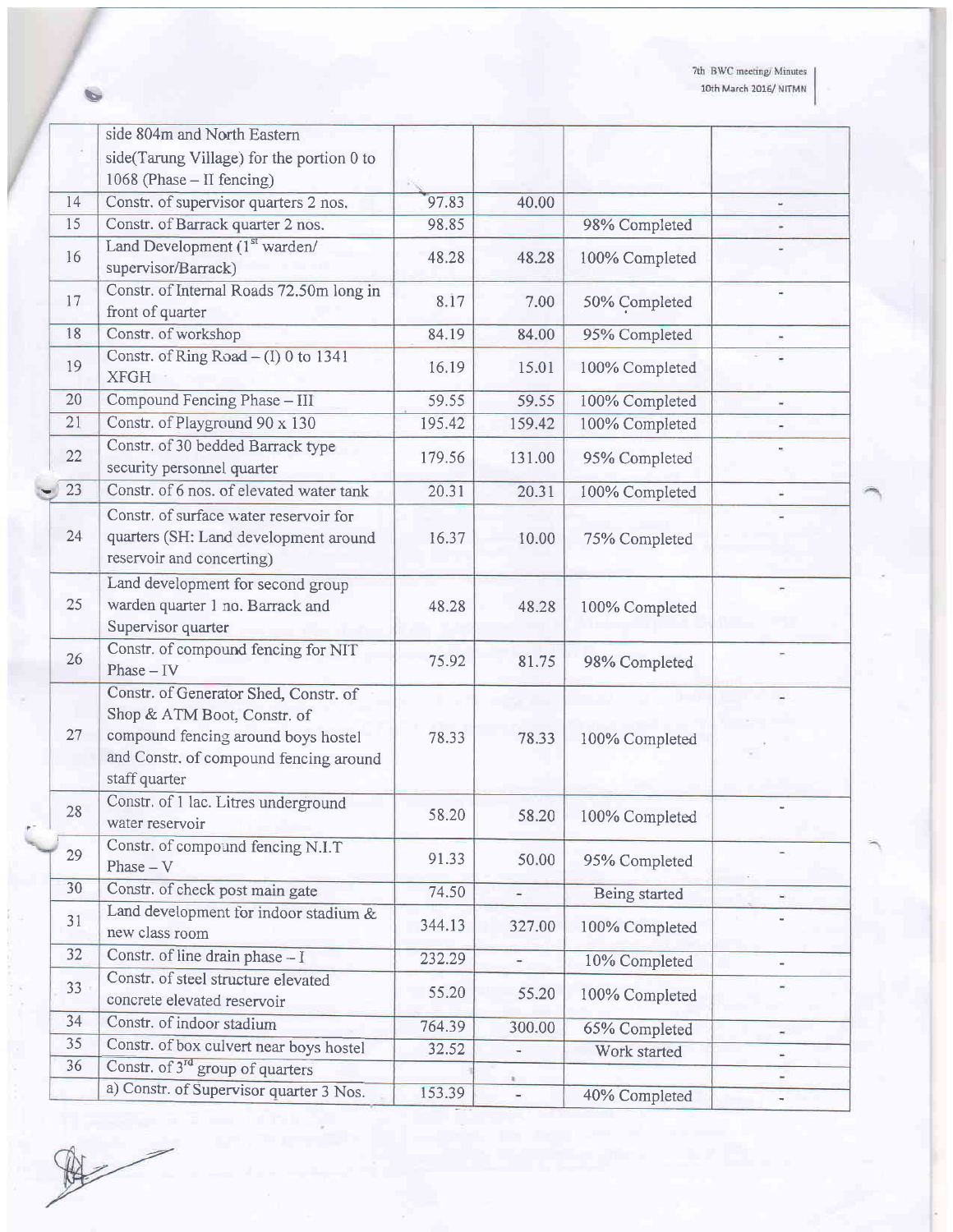|                  | b) Constr. of type VI) quarter                                                                | 83.83   | 20.00  | 90% Completed           | Chowkidar/securit<br>y/ servant Qtr. are<br>to be within the<br>compound wall of<br>Director Qtr Type-<br>VI |
|------------------|-----------------------------------------------------------------------------------------------|---------|--------|-------------------------|--------------------------------------------------------------------------------------------------------------|
|                  | c) Constr. of compound wall fencing 3rd<br>group of quarter                                   | 120.97  |        | Work being started      |                                                                                                              |
|                  | d) Land development for construction of<br>3 <sup>rd</sup> group of quarter 55 x 70 m         | 74.22   | 20.00  | 100% Completed          |                                                                                                              |
|                  | e) Constr. of 4 nos. of steel column<br>elevated water reservoir for 3 <sup>rd</sup> group of | 15.96   |        | Work started            |                                                                                                              |
|                  | quarter<br>Constr. of Boys Hostel No. 2                                                       | 4791.17 | 200.00 | Work started            |                                                                                                              |
| 37<br>38         | Constr. of boys Hostel No. 2 wall fencing                                                     | 287.46  |        | Work not yet<br>started |                                                                                                              |
|                  | Constr. of Academy Block Phase - II                                                           | 3488.53 | 200.00 | 30% Completed           |                                                                                                              |
| $-9$             | Constr. of 1 lac litres reservoir                                                             | 54.44   |        | 95% Completed           |                                                                                                              |
| 40<br>$\Delta$ 1 | Constr. of Generator Shed                                                                     | 37.75   |        | Work started            |                                                                                                              |

The committee informed the Superintending Engineer of EEW to expedite the construction works to meet the urgent requirements of various academic departments.

### To review the status of the Construction of Multipurpose Building and **ITEM NO. 7.5:** Hostels and other projects taken up by CPWD

The various construction works executed by CPWD were deliberated and a status report was presented by the Executive Engineer, CPWD. The status of the various works given below was noted by the committee.

| SI.<br>$\mathcal{P}^{\bullet}$ | Name of the Work                                                        | A/A & E/S Amount<br>(Rs)/Date      | Status as submitted by EE, CPWD on 10/03/2016                                                                                                                | Remarks                                                                     |
|--------------------------------|-------------------------------------------------------------------------|------------------------------------|--------------------------------------------------------------------------------------------------------------------------------------------------------------|-----------------------------------------------------------------------------|
| 1.                             | of Multi<br>Construction<br>Purpose Building for NIT<br>Manipur, Langol | 250,89,16,700/-<br>Dt.26/02/2014   | Work in progress. Out of 2418 piles 830 piles casted<br>so far. The target date of completion is 30/09/2017.<br>The physical progress at present is 14%      |                                                                             |
| 2.                             | Construction of 300 Boys<br>Hostel for NIT Manipur,<br>Langol           | 98,06,75,900/-<br>Dt. 26/02/2014   | Work in progress. Out of 1087 piles 200 piles casted<br>so far. The target date of completion is 30/09/2017.<br>The physical progress at present is 6.5 %.   | the<br>As<br>per                                                            |
| 3.                             | Construction of 4 Nos.<br>for NIT<br>Type-III qtrs.<br>Manipur          | 3, 14, 38, 600/-<br>Dt. 07/04/2015 | Work in progress. All the piles i/c testing have been<br>completed. The target date of completion is<br>30/09/2016. The physical progress at present is 25%. | DPR,<br>original<br>additional<br>C/O<br>of<br>nos.<br>two<br>Type-III qtr. |
| 4.                             | Nos.<br>Construction of 4<br>NIT<br>Type-IV<br>qtrs,<br>Manipur         | 4,75,81,500/-<br>Dt. 07/04/2015    | Work in progress. All the piles i/c testing have been<br>completed. The target date of completion is<br>30/09/2016. The physical progress at present is 25%. |                                                                             |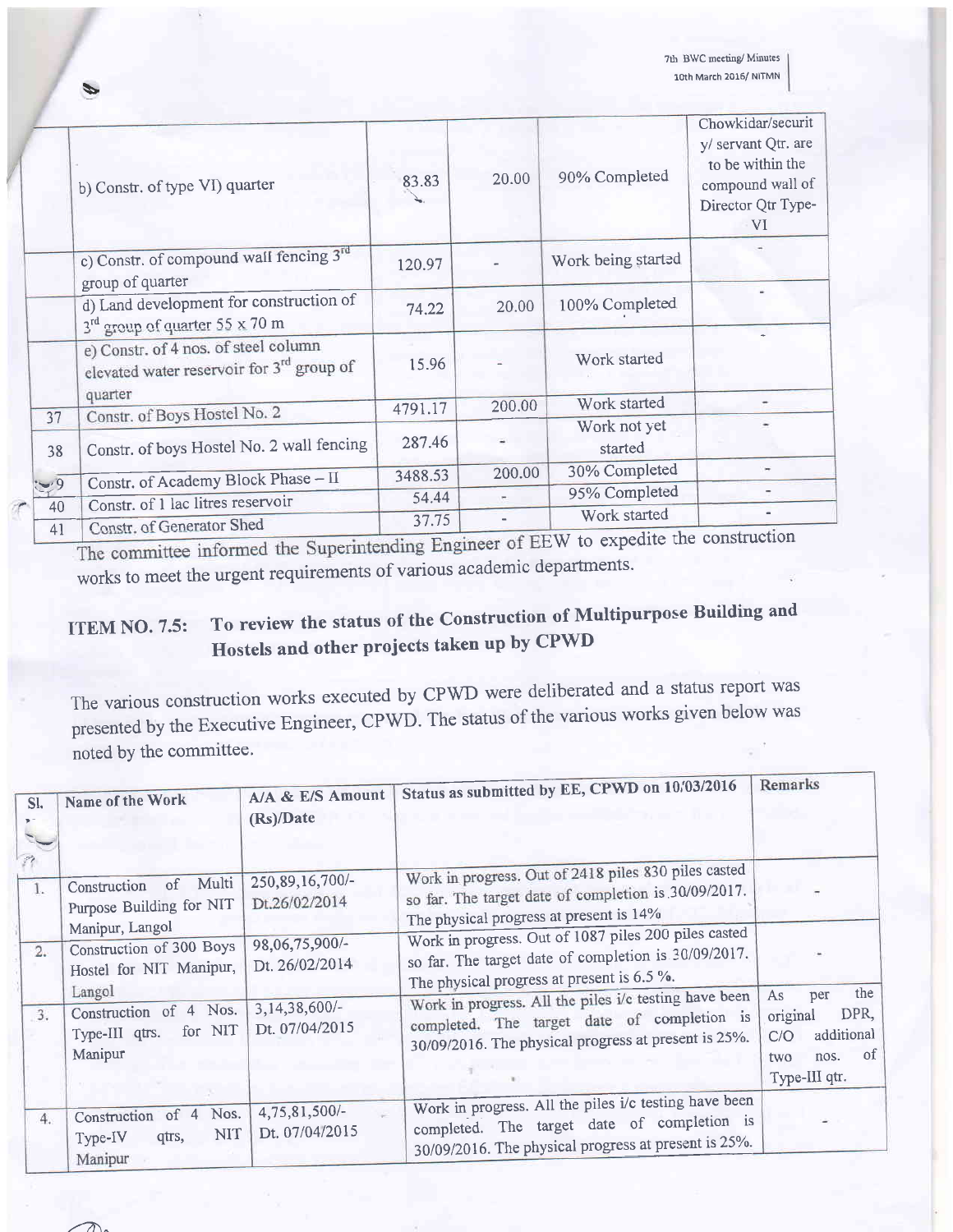7th BWC meeting/Minutes loth March 2016/ NITMN

I

S.

|            | Construction of 30 men<br>barracks, NIT Manipur                                 | 2,83,62,700/-<br>Dt. 07/04/2015    | Out of 116 piles 70 nos. completed. The target date<br>of completion is 30/06/2016. The physical progress<br>at present is 18%.                                                    |  |  |  |  |
|------------|---------------------------------------------------------------------------------|------------------------------------|------------------------------------------------------------------------------------------------------------------------------------------------------------------------------------|--|--|--|--|
|            |                                                                                 | <b>Work in Planning Stage</b>      |                                                                                                                                                                                    |  |  |  |  |
| Sl.<br>No. | Name of the Work                                                                | A/A & E/S Amount<br>(Rs)/ Date     | <b>Remarks</b>                                                                                                                                                                     |  |  |  |  |
| 1.         | Construction of main road<br>from northern side gate to<br>roatary, NIT Manipur | dt.<br>7,25,76,600/-<br>07/04/2015 | Tender has already been received but work was not<br>awarded for want of CRRI report on the preliminary<br>report received on 02/03/2016. Award of work is<br>under consideration. |  |  |  |  |
| 2.         | Construction of main road<br>from main gate to cricket<br>ground, NIT Manipur   | $6,80,96,100/-$<br>Dt. 07/04/2015  | Tender has already been received but work was not<br>awarded for want of CRRI report on the preliminary<br>report received on 02/03/2016. Award of work is<br>under consideration. |  |  |  |  |
| 3.         | Construction of service<br>residential<br>for<br>road<br>quarter, NIT Manipur   | $6,22,97,000/-$                    | Tender has already been received but work was not<br>awarded for want of CRRI report on the preliminary<br>report received on 02/03/2016. Award of work is<br>under consideration. |  |  |  |  |
| 4.         | Construction of Transit<br>flat for Senior Professor,<br>NIT Manipur            | 8,91,06,700/-<br>Dt. 15/09/2015    | Tender has been called and work shall be awarded<br>by 31/03/2016.                                                                                                                 |  |  |  |  |
| 5.         | Construction of water<br>body and water treatment<br>plant                      | $6,96,77,300/-$<br>Dt. 7/04/2015   | The work shall be taken up in the next working<br>season before starting super structure of building<br>work                                                                       |  |  |  |  |
| 6.         | Construction of providing<br>and fixing LT line in 300<br>Boys hostel           | 24, 34, 499/-<br>Dt. 07/04/2015    | Work already awarded                                                                                                                                                               |  |  |  |  |

### ITEM NO. 7.6: Administrative approval for installation of a transformer and DG Set at permanent campus

The proposal for the installation of 250 KVA transformer near the Academic blocks and the procurement of one new 160 KVA DG Set was apprised by the committee and the committee recommended the above proposal.

### ITEM NO. 7.7: Administrative and Expenditure approval for maintenance work at permanent campus executed by Maintenance Section of NIT Manipur

The maintenance/construction work at permanent campus executed by Engineering Cell, NIT Manipur was apprised to the Committee. The committee accorded the A/A and E/S for the work executed by the above Cell during 2015-16. Further, the committee has been informed that the Executive Engineer, Engineering Cell ,NITMN is functioning as per the CPWD manual. The committee approved the CPWD manual provision being tollowed by EE NITMN. The technical sanction of estimate by EE for 60.00 lakhs ( Construction work) and for Rs. 30.00 Lakhs (Maintenance work) as stated in the CPWD manual was accepted and approved by the committee.

 $\not\!\!\!\!\!$